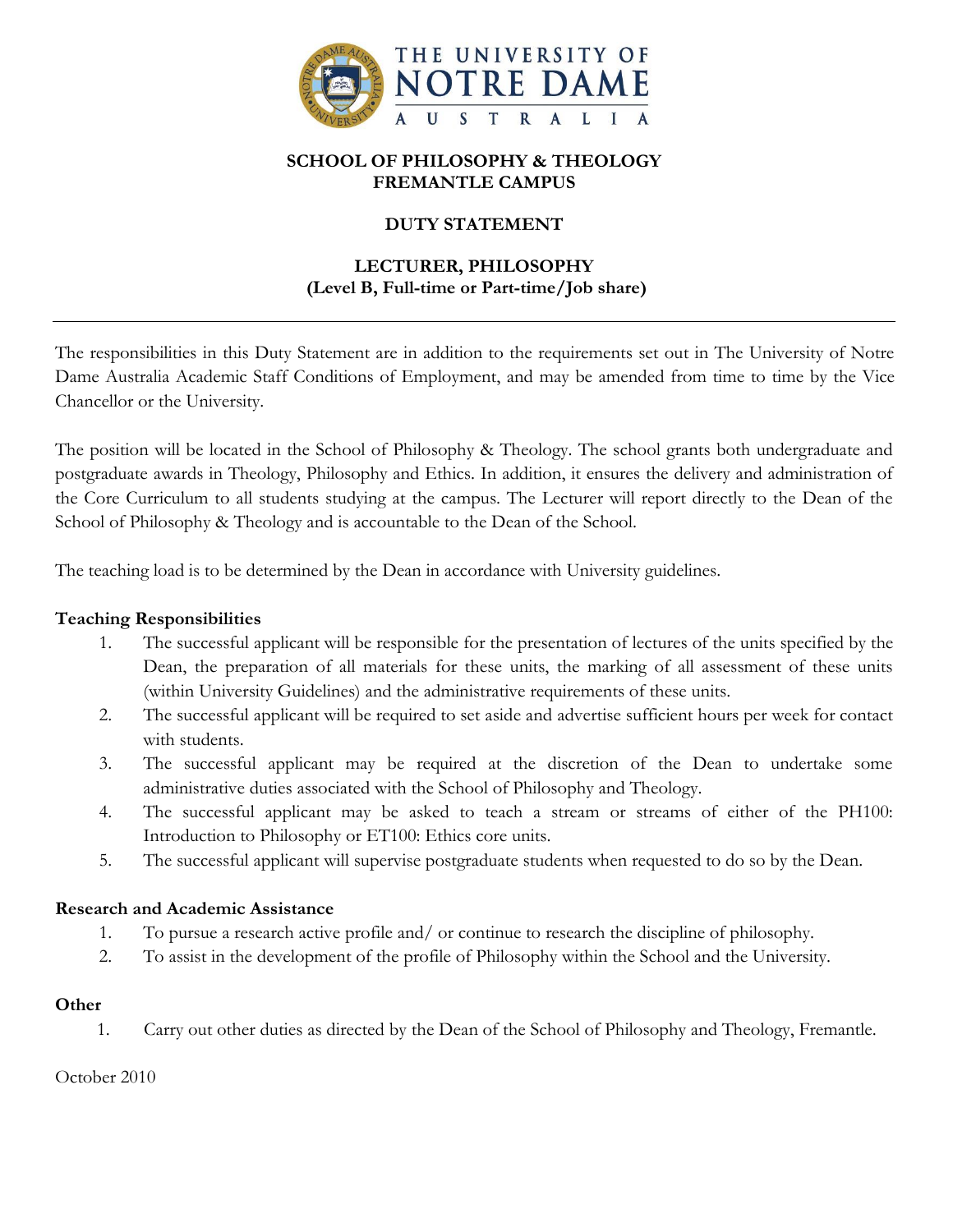## **ESSENTIAL**

#### **Qualifications and Experience:**

Higher degree in Philosophy.

## **Knowledge, Skills and Abilities:**

- **Commitment to excellence in higher education teaching.**
- Demonstrated commitment to the Catholic identity and Objects of the University.
- Demonstrated ability to teach in the fields of introductory ethics, history of philosophy, philosophy of religion, introduction to philosophy, logical & critical thinking.

## **DESIRABLE**

- PhD in Philosophy.
- Experience in teaching Philosophy at University level.
- Track record of research in Philosophy, evidenced by refereed publications.

## **Guidelines for Addressing the Selection Criteria**

This is the most important part of your application. The Selection Criteria represent the qualifications, abilities, personal attributes, skills and experience a person must have in order to undertake the duties of the position. The **essential criteria** are the requirements which are fundamental to the position. The **desirable criteria** are additional qualifications, skills and experience which may assist the applicant to effectively undertake the duties of the position. It is recommended that:

- Your application be typed.
- You address each criterion separately.
- You provide examples stating where, when and how you have demonstrated the required skills and abilities, and what the results were. A third to half a page per criterion is usually sufficient.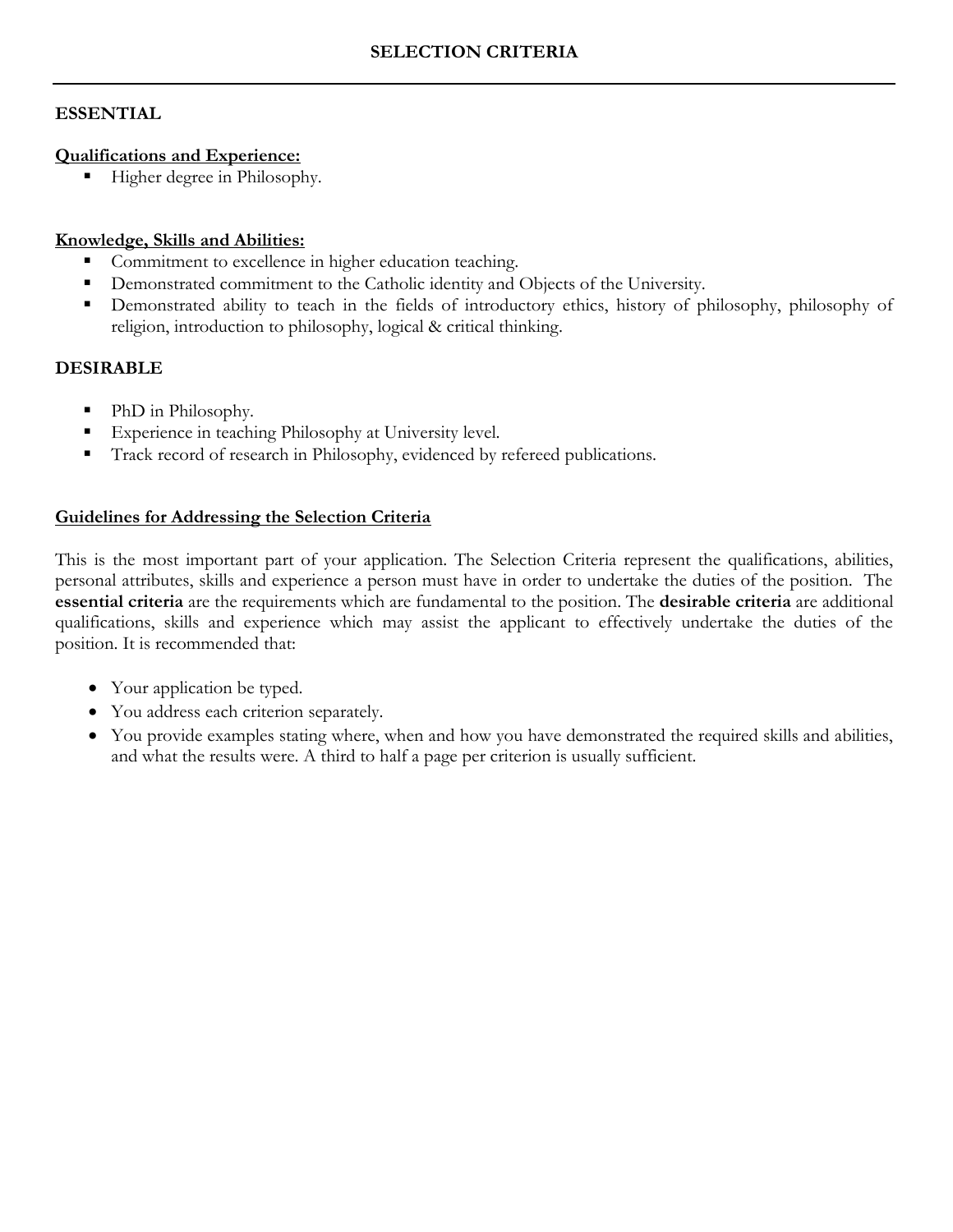#### **SALARY RANGE**

UNDA 2010 Academic Staff Salary Scales (FTE):

Level B Step  $1 -$ Step  $6$  \$72,670-\$86,298 per annum.

Plus 9% superannuation and 17.5% annual leave loading.

Commencement salary will normally be at the first step of the appropriate salary scale.

Salaries shall be adjusted in accordance with the University's pay scales.

# **HOURS**

Full-time or part-time as negotiated with successful applicant. Job share arrangement will be considered.

# **TERM**

12 month contract in the first instance, this includes a six month probationary period. All The University of Notre Dame Australia appointments, regardless of level, expire on 31 December.

## **APPROXIMATE STARTING DATE**

November 2010 or as negotiated with successful applicant.

# **LOCATION**

School of Philosophy and Theology The University of Notre Dame Australia Fremantle WA 6160 <http://www.nd.edu.au/university/fremantleMap.shtml>

# **ENQUIRIES ABOUT THE POSITION**

For information about the duties and nature of the position, or progress of the selection process, enquiries should be directed to: Prof. Matthew Ogilvie

Phone: (08) 9433 0138, Email: matthew.ogilvie@nd.edu.au

# **CLOSING DATE FOR APPLICATIONS: No later than 4pm Friday 29 October 2010**

The University is not required to accept applications that are received after the closing date and time, and reserves the right to appoint by invitation, or to make no appointment at all.

Shortlisted candidates will be contacted by telephone to arrange an interview.

No further correspondence will be forwarded to unsuccessful applicants.

Mail applications will be acknowledged via the Acknowledgement Slip from the Application Cover Sheet (to be completed by applicant), and email applications will be acknowledged by email.

# **SUBMITTING YOUR APPLICATION**

| Your application must be addressed as follows: | Applications may also be faxed or     |  |  |
|------------------------------------------------|---------------------------------------|--|--|
| Ms Chloe Evans                                 | emailed:                              |  |  |
| Staffing Office                                |                                       |  |  |
| The University of Notre Dame Australia         | Fax: (08) 9433 0544                   |  |  |
| PO Box 1225                                    |                                       |  |  |
| Fremantle WA 6959                              | Email: $\text{staffing}(a)$ nd.edu.au |  |  |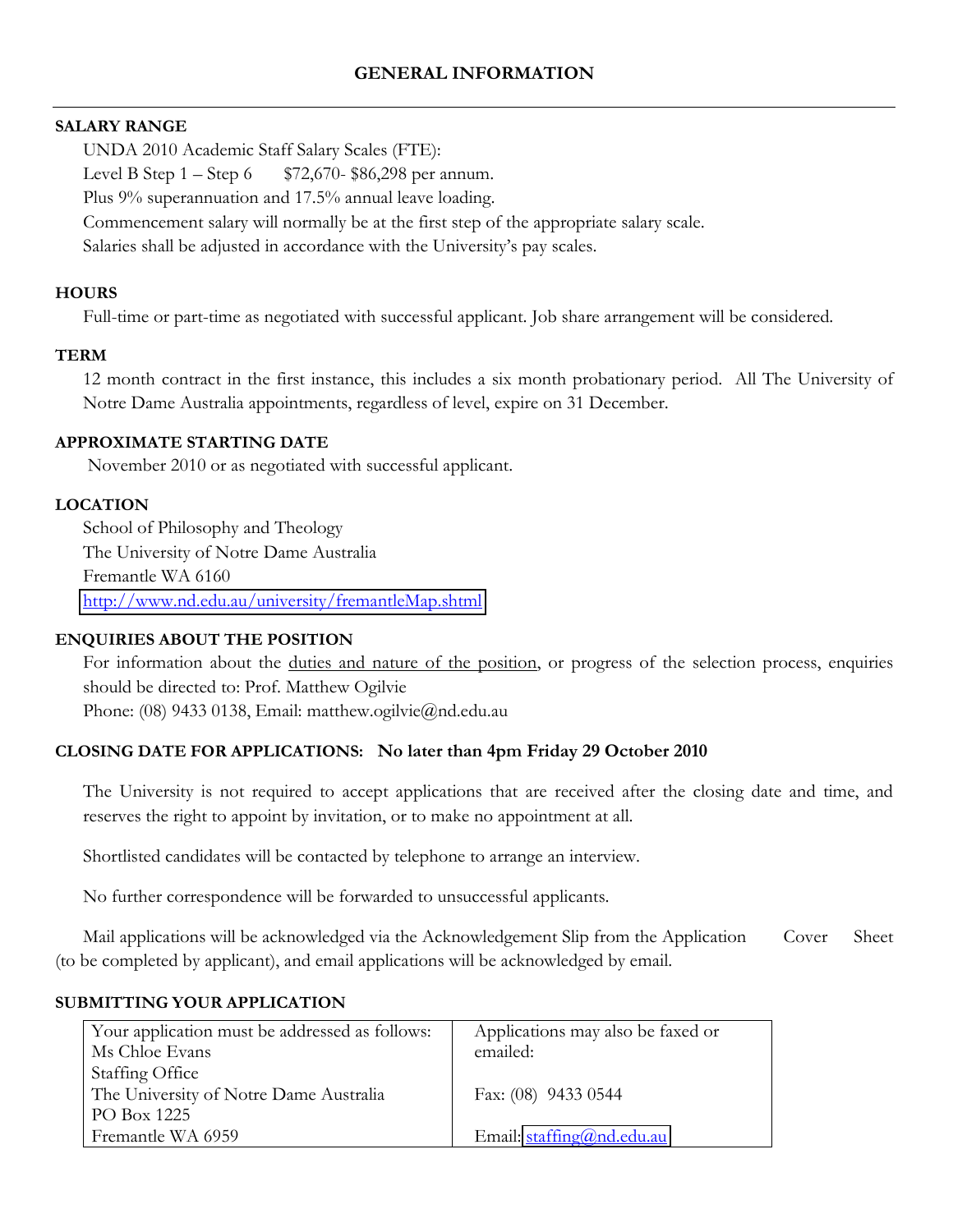You should ensure that you have read the duty statement and selection criteria for the position for which you are considering applying before proceeding further.

## **YOUR APPLICATION MUST INCLUDE THE FOLLOWING INFORMATION:**

- 1. The enclosed **Application Cover Sheet.**
- 2. **Covering letter.**
- 3. **Resume** outlining your qualifications, work history and achievements.
- 4. **Statement addressing the selection criteria**. Applicants must clearly demonstrate that they meet all or most of the essential criteria as outlined in this document to be considered for interview.
- 5. **Certified copies** of relevant academic transcripts, qualifications, testimonials and Teaching Evaluation Results (for Academic appointments).
- 6. Provide names and phone numbers of **at least three referees** (either written referees or verbal) who can comment on your work experience. The University, however, reserves the right to contact others, not nominated by the applicant, who can comment on the applicant's suitability for the position.
- 7. If you are not an Australian or New Zealand citizen, **evidence of your eligibility to work in Australia.**

A Federal Police Clearance may be a requirement before commencing in this position.

Pre employment medical may be required and will be discussed at interview.

Please do not include original documents with your application. Photocopies are sufficient at this stage. Should you be selected for an interview, you may then be requested to provide original documents at that time.

#### **PRIVACY STATEMENT**

Information provided on your application will be used for the purposes and in relation to your application for employment at The University of Notre Dame Australia. Where the Privacy Principles apply, the University restricts access to the information on your application to those staff members who need the information in carrying out their responsibilities in the appointment of staff to the University.

#### **Thank you for your interest in employment at The University of Notre Dame Australia**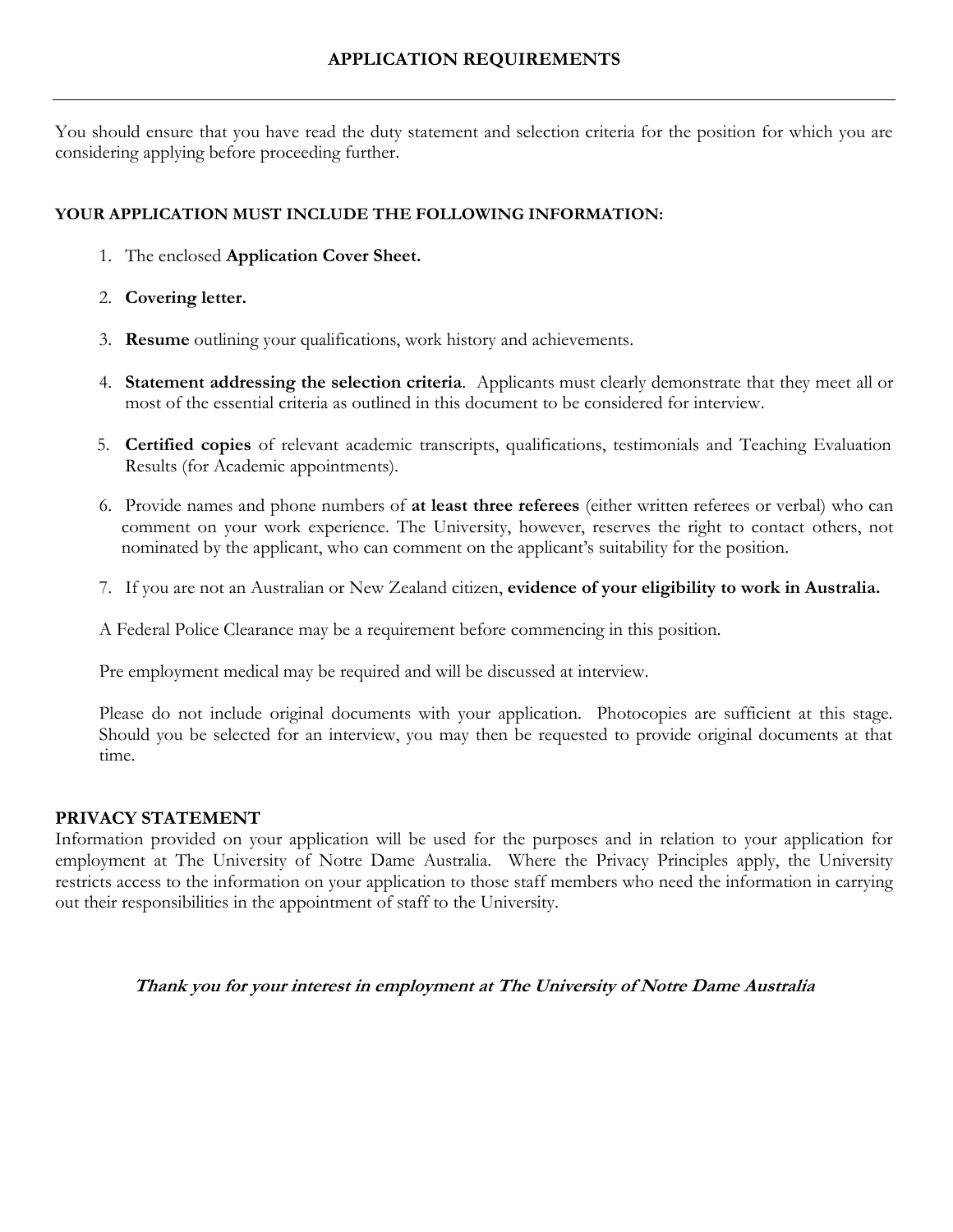

# The Objects of the University

The Objects of the University are -

(a) the provision of university education, within a context of Catholic faith and values;

and

- (b) the provision of an excellent standard of  $-$ 
	- (i) teaching, scholarship and research;
	- (ii) training for the professions; and
	- (iii) pastoral care for its students.

(Section 5, The University of Notre Dame Australia Act (1989))